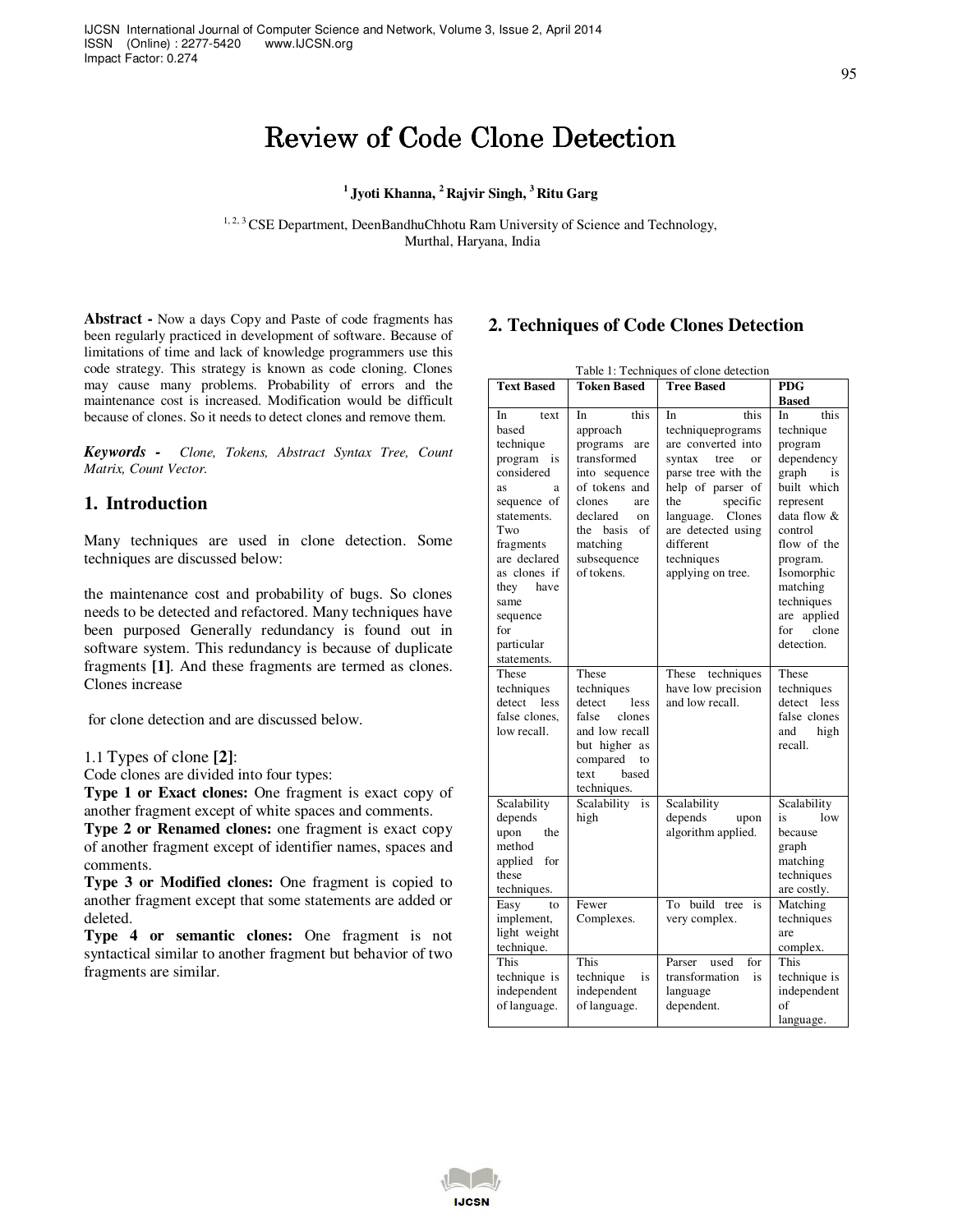## **3. Literature Review:**

**Ira et al. [3]** has used tree based technique to find the clones in the code. Three subprocesses are used to detect clones. First algorithm which is the basic algorithm detects the subtree clones. Every subtree will be compared to another subtree. And clones will be accepted on the basis of similarity:

> 2\*S/ (2\*S+L+R) S-no of Shared clones L-no of different nodes in subtree1 R-no of different nodes in subtree2

The second algorithm is used to find out sequence of clones. e.g. if subtrees are detected as clones in a sequence by basic algorithm then rather than declaring them as individual clones they would be considered as single clone.

Third algorithm is used to find out more complex nearmiss clones. This method visits the parents of the already detected clones and finds out whether parent is it nearmiss clones **[3]**.

Using this technique clones are not only detected but refactored also. Limitation of this technique is this is unable to detect semantic clones.

**Yong Yuan et al. [4]** used token based approach to detect the clones named as Boreas. Boreas purposes a novel counting based method for characteristics matrices which describes the program segments distinctively in an effective manner to detect the clones. Boreas has introduced three terms counting environments (CE), count vectors (CV) and count matrix (CM) **[5]**.

CE describes the pattern of variable CE is divided into three stages. These stages are naïve counting stage, in statement counting stage and inter statement counting stage. Naive stage consists of used variables. In instatement counting stage CE is used for the variables where variables are used as if-predicates, array subscript and where any operation is applied to the variables and where it is defined by expression with constants. In inter statement stage CE is used as the variable is in first level loop, second level loop or deeper level loop.

CV with m dimensions is formed by using m CE. The ith dimension of CV consists of no of counts of that variable in ith CE. CV is also known as characteristics vector.

For n variable using m-dimensional CV m\*n Count Matrix is formed. These CM are the abstract form of code fragments. Similarity of two fragments is measured by

production of their CM's similarity and similarity of their CVs of the keyword and punctuation marks. Similarity of two CVs is measured with the formula:

Prosim =  $1/(a + 1) + b/(a + 1)$ 

Boreas is language independent and high scalable with high speed means with less set up time and with less comparison time.

**Rochelle et al. [6]** detects semantic clone using IOE behavior. Semantic clones are also called by behavioral clones **[7]**. To detect clones input output is includedas in the **[8]** and their effects are also considered i.e. change in heap state is also included. This approach works at java code. In input value of parameters passed to function and heap's state at invocation time of method. In output, behavior is determined with the returned value of the function, possible and persistent change into heap. This Method includes four subprocesses: abstraction, filtering, testing and collection.

In abstraction AST are formed to obtain list of two method properties: method types and effects. In Filtering two filters are used. First filters take method type i.e. syntactical information as input and returns methods having equivalent return type and parameters as candidate clones. Second filter take semantic information as i/p and refine candidate clones by eliminating the function with different effects. Now after filtering, methods in any equivalence class having same type and effects. In testing phase dynamic behavior of the method is checked. The dynamic behavior is checked using test files. In collection phase Test driver for running the files is executed.

After all these process equivalent fragments or clones are obtained.

**Thierry Lavoie et al. [9]** used levenshtein distance **[10]** to find out the clones. This technique is combination of token based **[11]** and metric based **[12]** clone detection techniques. Metric trees and Manhattan distance are used for accurate estimation of levenshtein distance. Levenshtein distance is measure of similarity between strings. It calculates no of insertion, deletion and swapping of characters to transform string s1 into s2. In the first step tokens are extracted from source code with lexical analyzer. In the second step frequency vectors are built. A unique id is provided to each token. Id is provided dynamically, if any new item is discovered an available id is provided to that token else corresponding vector of token is incremented by one. Hashing Tables are used to store vectors. In the next step metric tree are built using frequency vectors. L1 metric i.e. Manhattan distance is

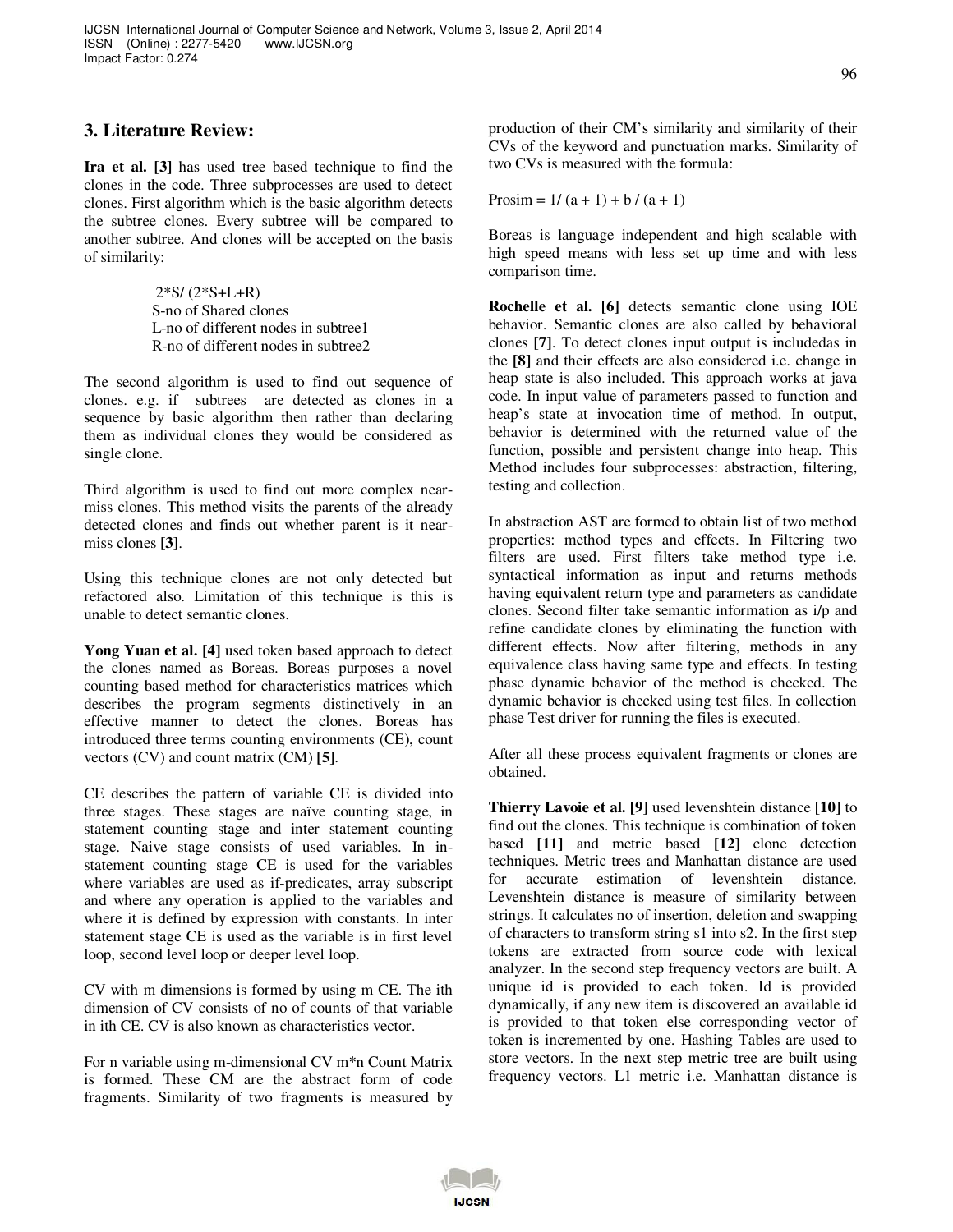used for this purpose. Manhattan distance is chosen because of the following reason:

- L1 covers less space.
- L1 is fast and high precision.

• In the fourth step Metric tree is built with all the vectors. Metric tree separate the search space and increase the speed of insertion, range queries and nearest neighbors. The last step is tree query step. In this step Manhattan distance between two metric trees is measured. If two trees have Manhattan distance less than threshold, then they would be clones.

**Dandan Kong et al.[13]** used k-nearest algorithm to find clones. The advantage of AST, control dependency graph and k-nearest neighbor clustering algorithm **[14]** is taken in this algorithm. Two fragments are defined as functional equivalent if there exist two permutations p1, p2 such that for

#### OC1 (p1 (I)) = OC2 (p2 (I))

where OC represents the output set of C1 and C2 code fragments.

Firstly code is passed to lexical analyzer and syntax analysis to obtain the control dependency information by generating AST and PDG. Then functionally cohesive code is obtained by nearest neighbor clustering algorithm. Input and Output variables are identified **[13]**. Then uncompilable code is transformed into executable functions. The automated generated input is given to function and dynamically tested. Then according to output results generated on inputs equivalent functions are grouped into same cluster.

## **4. Comparisons:**

|                          | <b>Techniques Used</b> | <b>Scalability</b> | <b>Portability</b> | <b>Complexity</b> |
|--------------------------|------------------------|--------------------|--------------------|-------------------|
| <b>Thierry Lavoie et</b> | Combination of         | Less               | This technique is  | More complex      |
| al. $[9]$                | Token based and        |                    | applied on 'c'     |                   |
|                          | metric based           |                    | language           |                   |
| Ira et al. $[3]$         | <b>Tree Based</b>      | Less               | Parser used for    | More complex      |
|                          |                        |                    | transformation, is |                   |
|                          |                        |                    | language dependent |                   |
| Yong Yuan et al.         | <b>Token Based</b>     | More               | Language           | Less complex      |
| [4]                      |                        |                    | Independent        |                   |
| Dandan Kong et           | Combination of tree    | Less               | Parser is language | More complex      |
| al.[13]                  | based and Graph        |                    | dependent          |                   |
|                          | based                  |                    |                    |                   |
| Rochelle et al. [6]      | Based on behavior      | More               | This Technique is  | Less complex      |
|                          | of fragments           |                    | applied for java   |                   |
|                          |                        |                    | language           |                   |

Table 2: Comparison of Techniques of different authors

## **5. Conclusion**

Clones have many drawbacks. They increase the maintenance cost and the probability of bugs. So clones need to be removed. Clones can't be removed completely. Many techniques have been used for clone detection till now. Each technique has its own advantages and limitations. Techniques are applied according to requirements. Sometimes hybrid techniques are used. More techniques can be proposed with less complexity and high scalability.

## **6. Future Scope:**

It will be tried to find out more and more clones to decrease the no of false clones.There are many techniques for clone detection, but very few are to refactor the clones. So our future objective is to purpose a novel for clone management having less complexity.

## **References**

- [1] Z. Li, S. Lu, S. Myagmar and Y. Zhou, CP-miner: Finding copy-paste and related bugs in large-scale software code, IEEE, 2006.
- [2] C. K. Roy, J. R. Cordy, and R. Koschke. Comparison and evaluation of code clone detection techniques and tools: A qualitative approach, Sci. Comput. Program, 2009.
- [3] Ira D. Baxter, Andrew Yahin, Leonardo Moura, Marcelo Sant'Anna, Lorraine Bier, Clone Detection Using Abstract Syntax Trees, IEEE, 2011.
- [4] Yang Yuan,YaoGuo, Boreas: an accurate and scalable token-based approach to code clone detection, In